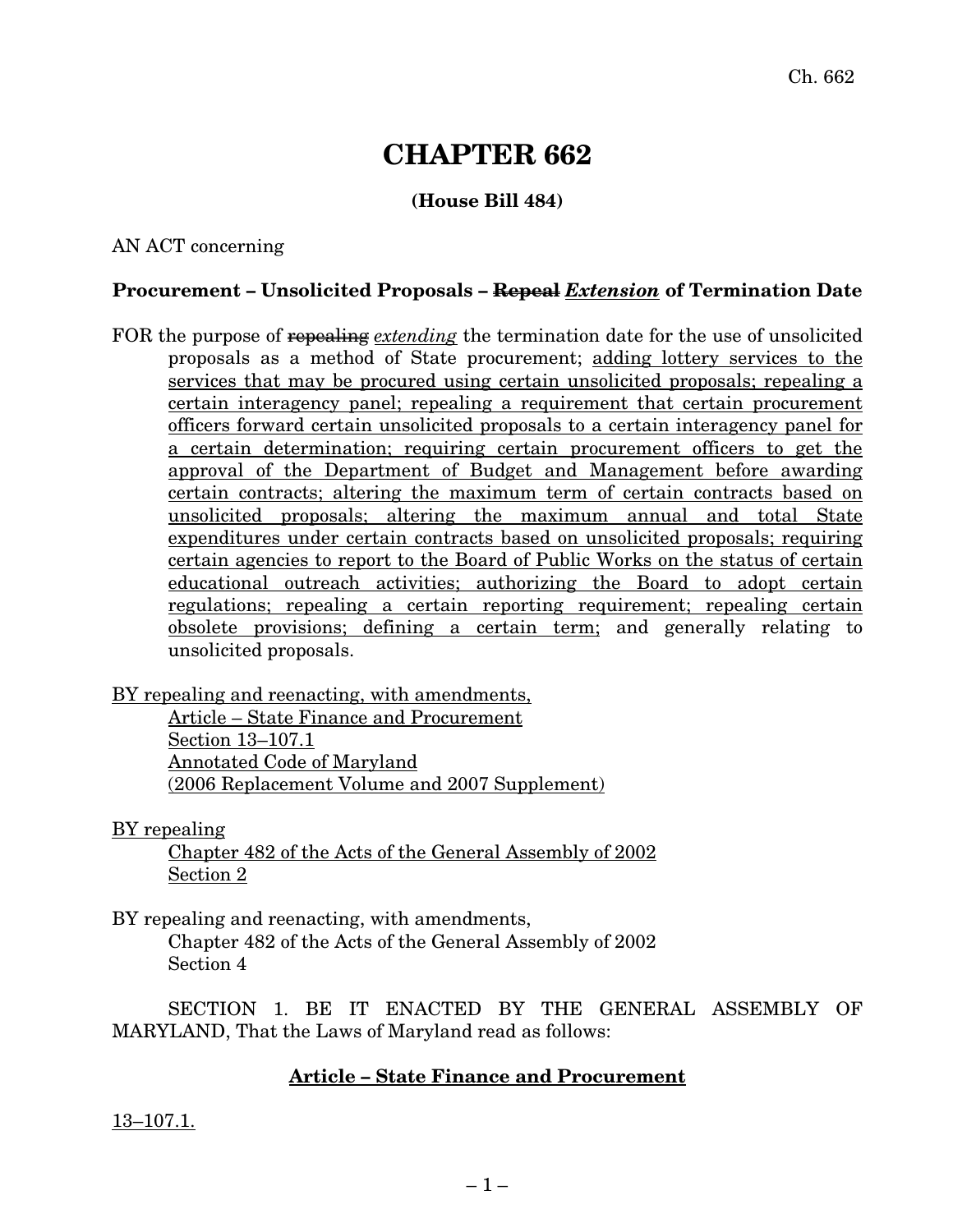(a) (1) In this section the following words have the meanings indicated.

(2) "Business and economic development services" means services procured by the Department of Business and Economic Development.

(3) "Educational services" means services procured to provide or assist in providing training to third–party clients under a contract.

(4) "Health or social services" means services procured to provide or assist in providing support, care, or shelter to third–party clients under a contract.

# **(5) "LOTTERY SERVICES" MEANS SERVICES PROCURED BY THE MARYLAND STATE LOTTERY AGENCY.**

(b) A procurement officer may enter into a contract based on an unsolicited proposal if the unsolicited proposal:

(1) is in writing;

(2) (i) contains a novel or innovative concept, application, approach, or method which, to the knowledge of the procurement officer, is not used by or available to another unit; or

(ii) demonstrates a novel capability of the offeror of the

proposal;

- (3) has not been previously submitted to the unit by another person;
- (4) is for the delivery of:
	- (i) educational services;
	- (ii) health or social services; **[**or**]**
	- (iii) business and economic development services; **[**and**] OR**

#### **(IV) LOTTERY SERVICES; AND**

(5) meets a need of or is otherwise advantageous to the unit.

**[**(c) (1) There is an interagency panel consisting of representatives appointed by the Governor from the following:

- (i) the Department of Health and Mental Hygiene;
- (ii) the Department of Human Resources;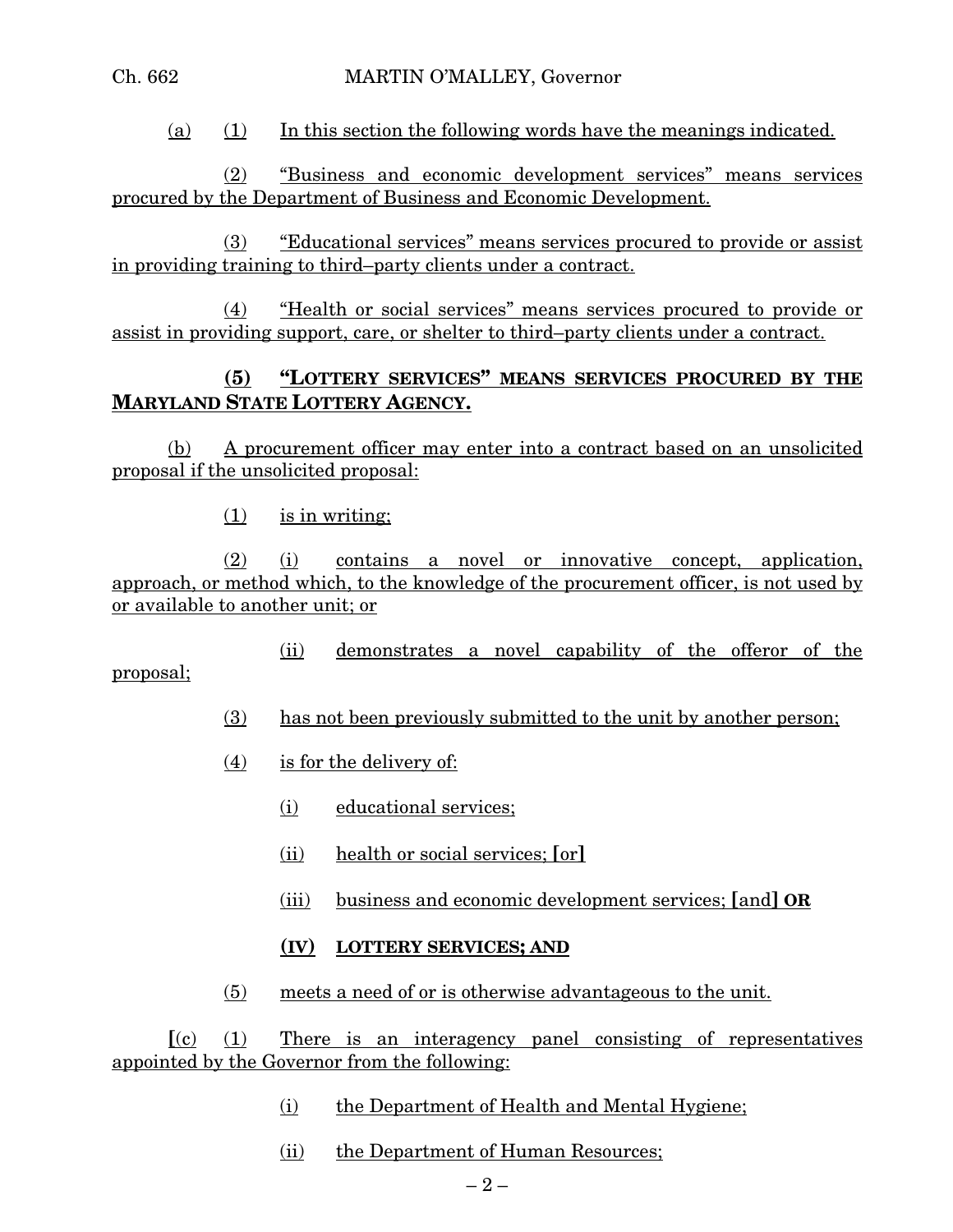- (iii) the Department of Labor, Licensing, and Regulation;
- (iv) the Department of Juvenile Services;
- (v) the Department of Disabilities;
- (vi) the Department of Aging;
- (vii) the Department of Business and Economic Development;

and

(viii) the Council on Management and Productivity.

(2) (i) A procurement officer shall forward an unsolicited proposal submitted under this section to the interagency panel described under paragraph (1) of this subsection for review and a determination as to whether the unsolicited proposal meets the requirements of subsection (a) of this section.

(ii)**] (C) (1)** The **[**interagency panel**] PROCUREMENT OFFICER** shall make a determination as to whether the unsolicited proposal meets the requirements of subsection **[**(a)**] (B)** of this section **[**by a majority vote of the panel:

- 1. at a meeting of panel members or their designees;
- 2. by a telephone poll of panel members; or
- 3. in writing**]**.

**[**(iii)**] (2)** If the **[**interagency panel**] PROCUREMENT OFFICER** determines that the unsolicited proposal does not meet the requirements of subsection **[**(a)**] (B)** of this section, the procurement officer may not award a procurement contract based on the unsolicited proposal.

**[**(iv) 1.**] (3)(I)** The **[**interagency panel**] PROCUREMENT OFFICER** shall make a determination under **[**subparagraph (i) of this paragraph**] PARAGRAPH (1) OF THIS SUBSECTION** within 30 days after receiving the unsolicited proposal for review.

**[**2.**] (II)** If the **[**interagency panel**] PROCUREMENT OFFICER** fails to make a determination under **[**subparagraph (i) of this paragraph**] PARAGRAPH (1) OF THIS SUBSECTION** within the 30–day period established under this subparagraph, the unsolicited proposal shall be deemed to have been disapproved **[**by the interagency panel**]**.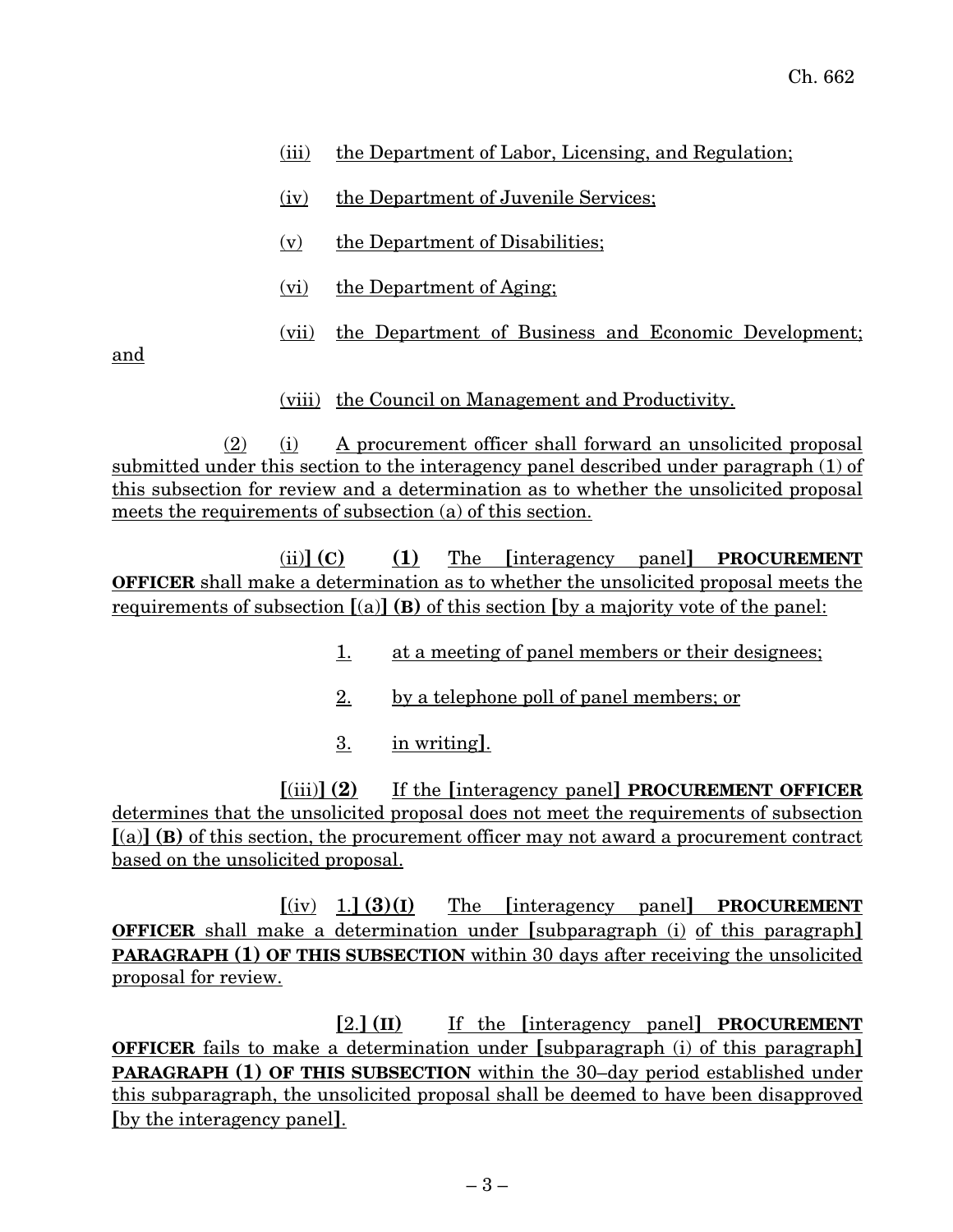(d) If an unsolicited proposal meets the requirements of subsection (b) of this section, the offeror of the proposal is not required to be the only available source for the contract awarded under this section.

(e) Before awarding a procurement contract under this section, a procurement officer shall obtain:

(1) the approval of the head of the unit; **[**and**]**

# **(2) THE APPROVAL OF THE DEPARTMENT OF BUDGET AND MANAGEMENT; AND**

**[**(2)**] (3)** any other approval required by law.

(f) The term, including extensions, of a contract awarded under this section may not exceed **[**2**] 3** years.

(g) State expenditures under a contract awarded under this section may not exceed **[**\$1,000,000**] \$2,000,000** annually**, AND MAY NOT EXCEED \$4,000,000 FOR THE TOTAL CONTRACT**.

(h) (1) Except as provided under paragraph (2) of this subsection, a procurement officer shall treat the information contained in an unsolicited proposal as confidential information that is not subject to disclosure under any other State or local law.

(2) If a contract is awarded under this section, disclosure of the unsolicited proposal is governed by Title 10, Subtitle 6, Part III of the State Government Article.

(i) (1) Not less than 30 days before the execution and award of a contract based on an unsolicited proposal under this section, the contracting unit shall publish a general notice of the intent to award the contract as follows:

(i) **[**until July 1, 2006, in the Contract Weekly and in eMaryland Marketplace;

(ii) on and after July 1, 2006,**]** in eMaryland Marketplace; and

**[**(iii)**] (II)** in at least one newspaper of general circulation in:

1. the county of the agency to be served under the

contract; and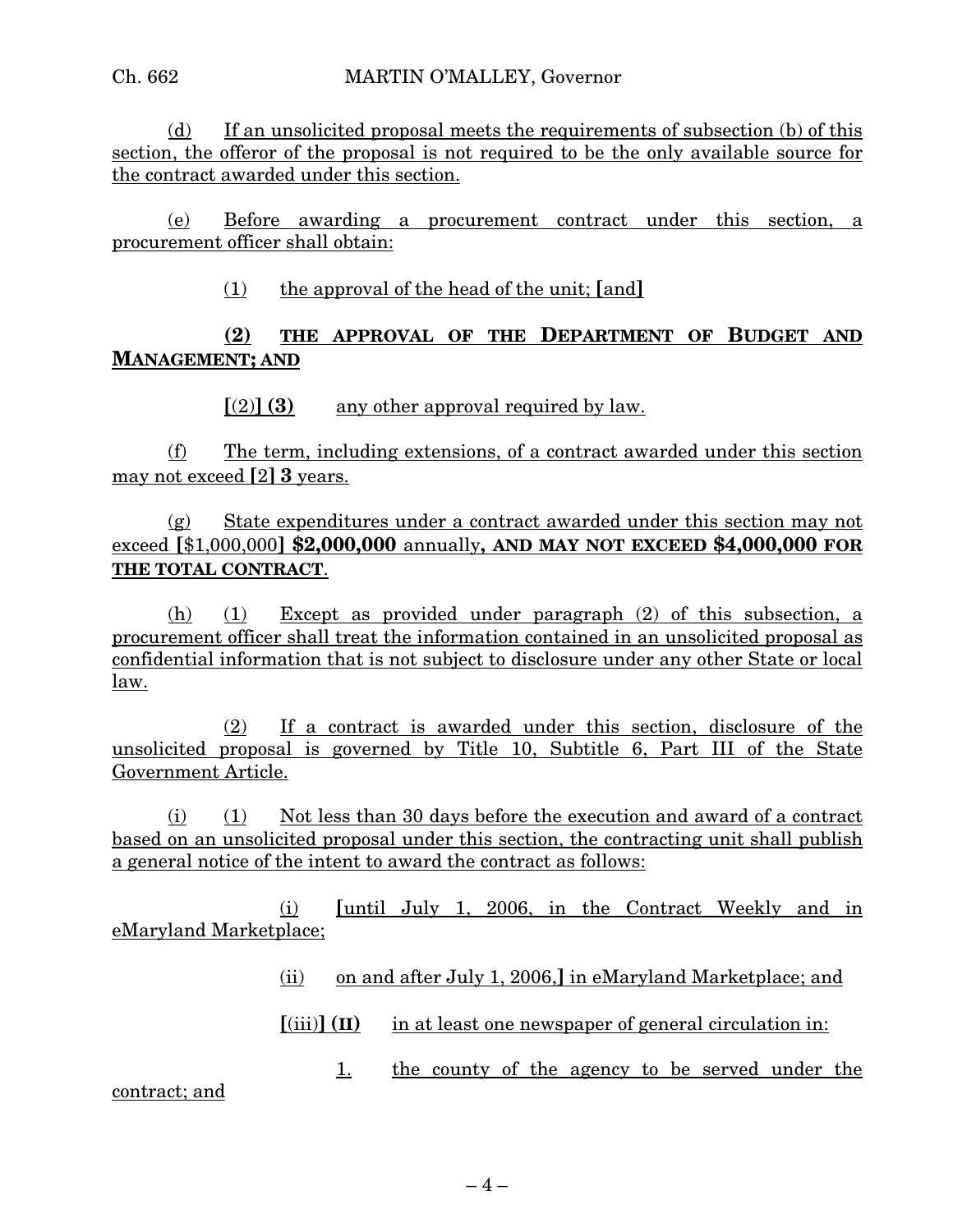2. if applicable, the county of the client population to be served by the agency under the contract.

(2) For purposes of this subsection:

(i) the Baltimore Sun and the Washington Post shall be considered newspapers of general circulation in the counties of the State; and

(ii) in Baltimore City, Baltimore County, and Anne Arundel County, the Baltimore Afro–American shall be considered a newspaper of general circulation.

(3) If, during the 30–day period established under paragraph (1) of this subsection, a person petitions the **[**interagency panel**] UNIT OF STATE GOVERNMENT CONDUCTING THE PROCUREMENT** for reconsideration of a determination of approval under subsection (b) of this section, the **[**interagency panel**] PROCUREMENT OFFICER** shall reconsider the determination of approval and make written findings affirming or reversing the determination of approval.

(j) In addition to publishing notice of the intent to award a contract based on an unsolicited proposal under subsection (i) of this section, not more than 30 days after the execution and approval of a procurement contract awarded under this section, a unit shall publish notice of the award **[**as follows:

(1) until July 1, 2006, in the Contract Weekly and in eMaryland Marketplace; and

(2) on and after July 1, 2006,**]** in eMaryland Marketplace.

(k) Repealed.

(l) The following agencies shall implement an educational outreach campaign on the availability of the unsolicited proposal method of procurement:

- (1) the Department of Health and Mental Hygiene;
- (2) the Department of Human Resources;
- (3) the Department of Labor, Licensing, and Regulation;
- (4) the Department of Juvenile Services;
- (5) the Department of Disabilities;
- (6) the Department of Aging; **[**and**]**